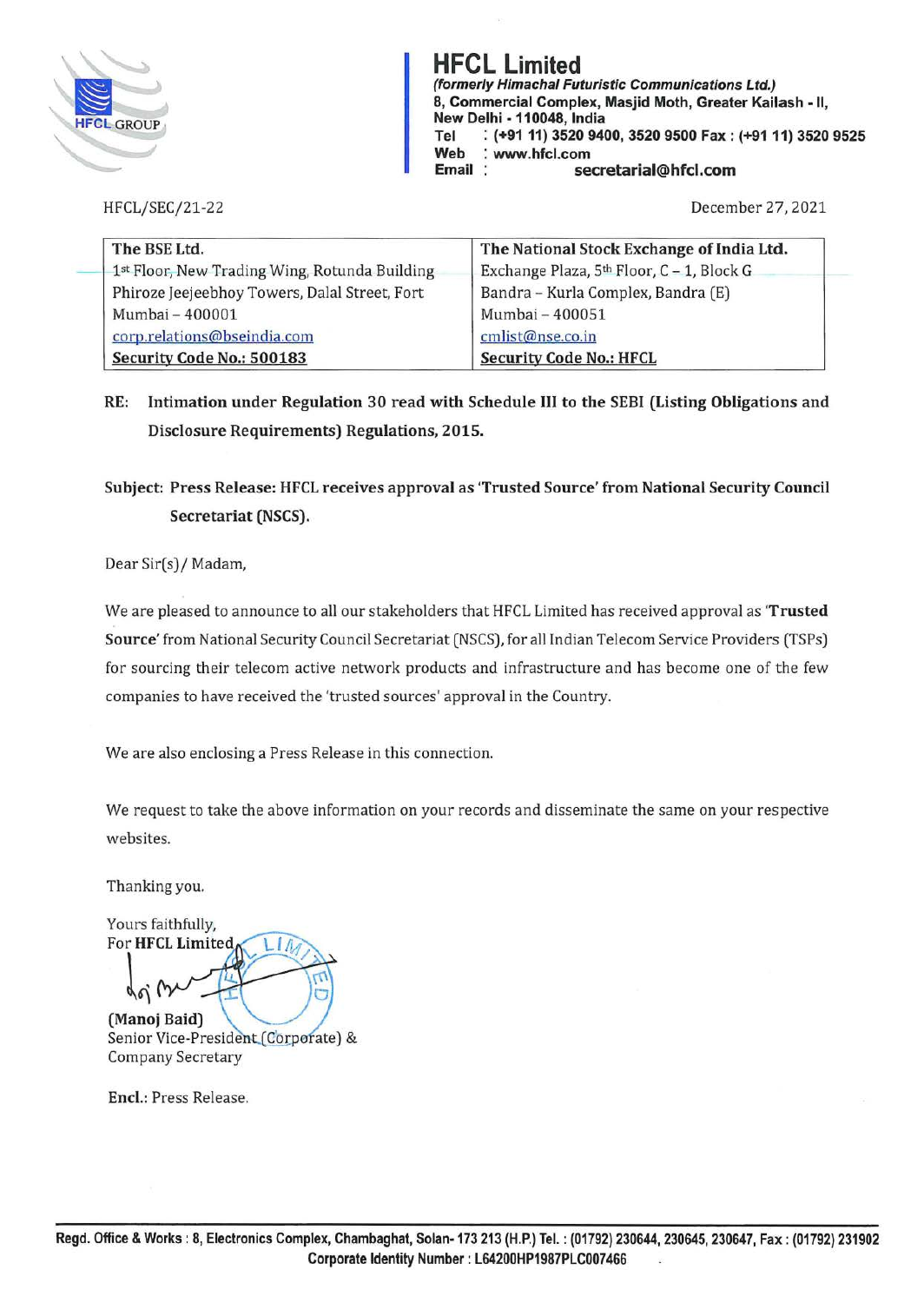# **HFCL receives approval as 'Trusted Source' from National Security Council Secretariat (NSCS)**

#### **New Delhi, December 27, 2021**

HFCL Limited (HFCL), a leading innovation led telecom enterprise has been recognized as the **'Trusted Source'** by National Security Council Secretariat (Trusted Telecom Cell), a part of National Security Council who advises the Prime Minister's Office on matters of national security and strategic interest. With this approval, HFCL has become the **'Trusted Source'** for all Indian Telecom Service Providers (TSPs) for sourcing their telecom active network products and infrastructure and has become one of the few companies to have received the 'trusted sources' approval in the Country.

The Government launched Trusted Telecom Portal in June 2021 under the Cyber Wing of the NSCS to bring enhanced supervision and effective control over nationwide telecom networks. The development has come following the Government's efforts to ensure security of telecom networks, especially with fifth generation (5G) service on the anvil. To address the perineal problem of increase in cyberattacks, intelligence gathering, which comes, laced with the growth in data consumption, the Government of India announced the directives which mandated the Indian TSPs to connect their networks only on those new devices designated as **'Trusted Products'** from **'Trusted Sources'.** Trusted Products are products whose critical components and the products themselves are sourced from Trusted Sources.

Over the last three decades, HFCL has been serving the telecom sector with its innovative, customized products and solutions. In the last few years, HFCL has emerged as an OEM of various wireless products including Wi-Fi, Point-to-point Radios in various frequency bands, L2 and L3 switches. These "Made in India" products have already been deployed in India and number of countries abroad. HFCL with its recent foray in development of SG transport and radio products based on open RAN standards, intends to address the ever-growing need for ubiquitous and affordable data connectivity. Backed by strong innovation and R&D capabilities, HFCL is working to expand its portfolio of telecom products and supply its next generation products not only to Indian TSPs but also to global telecom players.

**HFCL's Promoter & Managing Director, Mr. Mahendra Nahata said,** *"We are delighted to receive the approval as a 'trusted source' from NSCS and are fully committed to continue serving our TSP partners with our wide range of products and services. The development will lead to cement HFCL's position further in the Telecom sector thereby amplifying the growth opportunities for HFCL. Our inclusion in the select list as one of the trusted source is a distinguished achievement and reinforces our commitment to delivering Make in India world-class products/solutions and contribute to further accelerating our*  Hon'ble *PM's vision of an Atmanirbhar Bharat with greater zeal.* 

### **About HFCL Limited:**

HFCL Limited is a leading technology enterprise engaged in manufacturing of high-end Transmission and Access Equipment, Optical Fiber, Optical Fiber Cables (OFC) and is specialized in setting up modern communication network for Telecom Service Providers, Railways and Defence.

 $\frac{1}{n}$